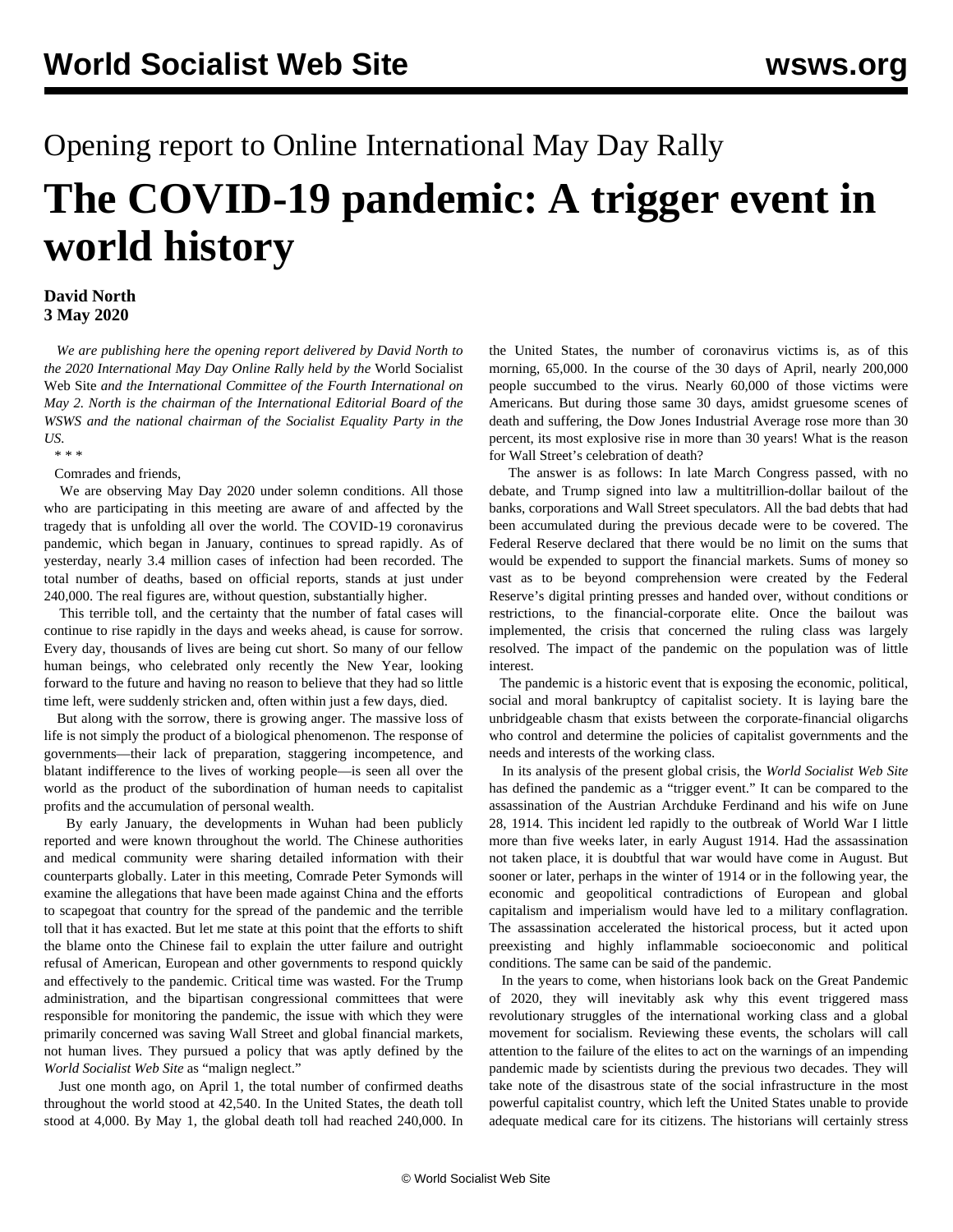the staggering levels of social inequality, the ravenous greed of the oligarchs, their plunder of national resources, refusal to provide economic relief to the unemployed workers and desperate small businesses, and brutal drive to force a return to work under unsafe conditions. And historians will attempt to explain how and why, at a moment of extreme crisis, the White House was occupied by a sociopathic imbecile.

 In response to these questions, the Marxists will explain that the response of the capitalist class to the pandemic was to continue and intensify the same parasitic economic and social policies that it had employed during previous decades to counteract the systemic crisis of the capitalist system. As in earlier historical periods that witnessed profound social transformations, the refusal of the ruling elites to accept any reforms, however necessary, that impinged on their wealth and power made revolution inevitable. Writing of the upheavals of the eighteenth century, the historian R.R. Palmer wrote: "It was conservative resistance in France itself, in large measure, which both precipitated the Revolution and drove it to lengths not originally foreseen." The present-day capitalist aristocracy is behaving no differently than its feudal ancestors, and their actions will produce similar results.

 The protracted decay of capitalism has found noxious expression in the process known as financialization, that is, the ever-more extreme separation of the generation of wealth for the corporate-financial parasitical elites, through the expansion of credit, from the process of production. Particularly in the aftermath of the crash of 2008-2009, the Federal Reserve in the United States and central banks in Europe intervened to rescue the bankers, corporations and Wall Street speculators from the consequences of their reckless speculation. The rescue of 2008-2009, known as "quantitative easing," created conditions for the ensuing decade of wild speculation that sent the US and global stock markets soaring to new heights, while intensifying the exploitation of the working class.

 The precarious state of the debt-fueled US and global economy had become apparent even before the outbreak of the pandemic. In late 2018, the US Federal Reserve sought to counteract the sudden fall in Wall Street share values by further cuts in interest rates. By the beginning of 2020, share values had reached record highs.

 The outbreak of the pandemic, forcing a sudden shutdown of production and the disruption of revenues derived from highly leveraged speculative activities, led to the massive Wall Street sell-off in March. Exposing the fictitious character of Wall Street valuations, trillions of dollars were lopped off share values in a matter of days—faster than any other decline in modern history. The velocity of the collapse exposed the unreal character of the previous rise in equity prices, which, to a great extent, had been fueled by buybacks of corporate shares.

 Faced with ruin, the financial-corporate oligarchy again turned to the Federal Reserve with the demand that it be rescued. But this time it required not mere billions, but trillions of dollars. A new version of quantitative easing was created. In the original version, created in response to the crash of 2008, the Fed spent approximately \$80 billion per month buying the distressed assets held on corporate balance sheets.

 In the new version of quantitative easing, the asset purchases of the Federal Reserve have been increased to \$80 billion *per day*.

 The revenue required to service the Federal Reserve's vast expansion of debt demands the extreme intensification of the exploitation of the working class. It is this necessity that has generated the campaign instigated by the media, for a return to work, even under conditions that threaten the lives of workers.

 The handing out of trillions of dollars to the ruling elite not only evokes widespread disgust and anger. It undermines the entire economic and ideological foundation upon which the legitimacy of the capitalist system rests. The capitalist, as is endlessly proclaimed, provides the capital and takes the risk. Neither of these claims holds water. The financial resources

are provided by society, and risk is eliminated with the promise of endless bailouts.

 The brutal policies being pursued by the ruling class in response to the pandemic are radicalizing the working class. But this radicalization was well under way before the outbreak of the pandemic. The last several years have witnessed a major escalation of class conflict. In an analysis of social conflict that was published in March, just as the pandemic was making its initial appearance, the Center for Strategic and International Studies (CSIS), a major imperialist think tank, warned:

 We are living in an age of global mass protests that are historically unprecedented in frequency, scope and size ...

 From Beirut to Barcelona, Hong Kong to Harare, more than 37 countries experienced massive anti-government movements in the first four months of 2019 alone. And over the course of 2019, antigovernment protests occurred in 114 countries—31 percent more than a decade ago …

 Notably, advanced economies have not been immune to this wave of upheaval. In fact, civilian anti-government protests grew at a faster rate in Europe and North America than the global average. From the inauguration of President Donald Trump on January 20, 2017 to January 1, 2020, almost 11.5 million Americans participated in 16,000 protests in every US state, which included the five largest demonstrations in US history.

The CSIS makes this troubled prediction:

 In a great turn of history, protests have been muted in recent weeks likely due to the outbreak of the novel coronavirus. … The coronavirus will likely suppress protests in the short term both due to government restrictions in urban areas and citizens' own reluctance to expose themselves to large public gatherings. However, depending on the future course of this likely pandemic, government responses may themselves become another trigger of mass political protest.

 The CSIS calls attention to another significant aspect of this upsurge of mass protests:

 [O]ne worrisome signature of this era of mass protests is the common link of their leaderless nature. Citizens are losing faith in current leaders, elites, and institutions and taking to the streets in frustration and often disgust.

 It is true that a revolutionary Marxist party does not yet stand at the leadership of masses of workers. But the process through which the Marxist—that is, Trotskyist—movement wins the leadership of the masses is maturing rapidly. The growth in the readership of the *World Socialist Web Site*, which now has an international audience of well over a million readers per month, indicates the development of a revolutionary socialist orientation within growing sections of the working class.

 In the political orientation of the working class, insisted Leon Trotsky, the founder of the Fourth International, the objective conditions arising out of the crisis of capitalism are the decisive factor. The logic of the class struggle drives the working class toward revolutionary conclusions. Witnessing how the ruling class plunders society, stuffing its bank